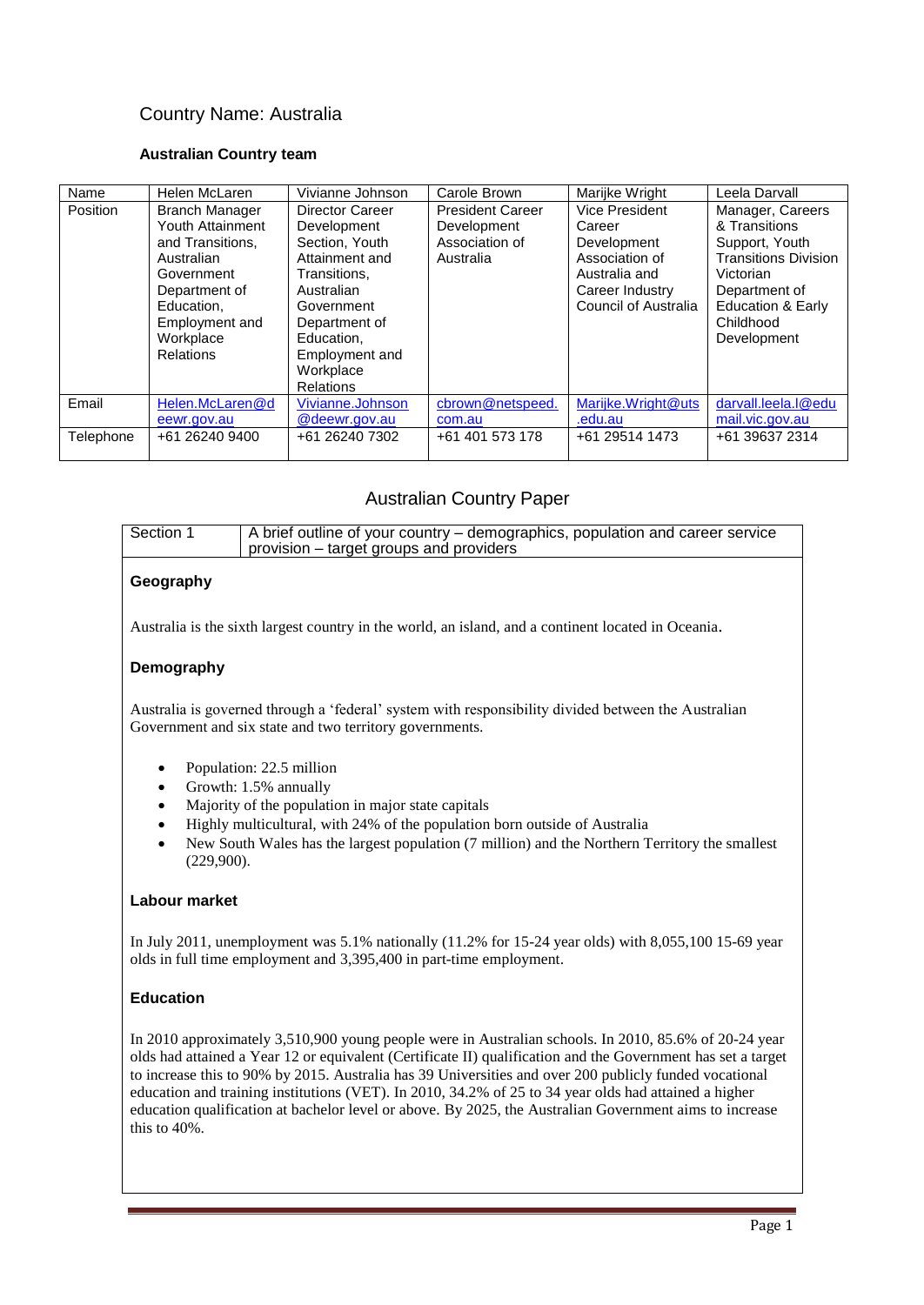### **Main national career guidance services**

The Australian Government has a leadership role in career development working with states and territories to implement identified priorities and national resources, such as *myfuture*, the national career information website and the Experience+ Hotline for mature age workers.

State and territory governments are responsible for providing career programs in schools. For example, in the state of New South Wales the School to Work program provides students in government secondary schools with an entitlement to career development and transition planning services. Most vocational education and training institutions and universities have a career service, and a number of private career practitioners provide services across the country.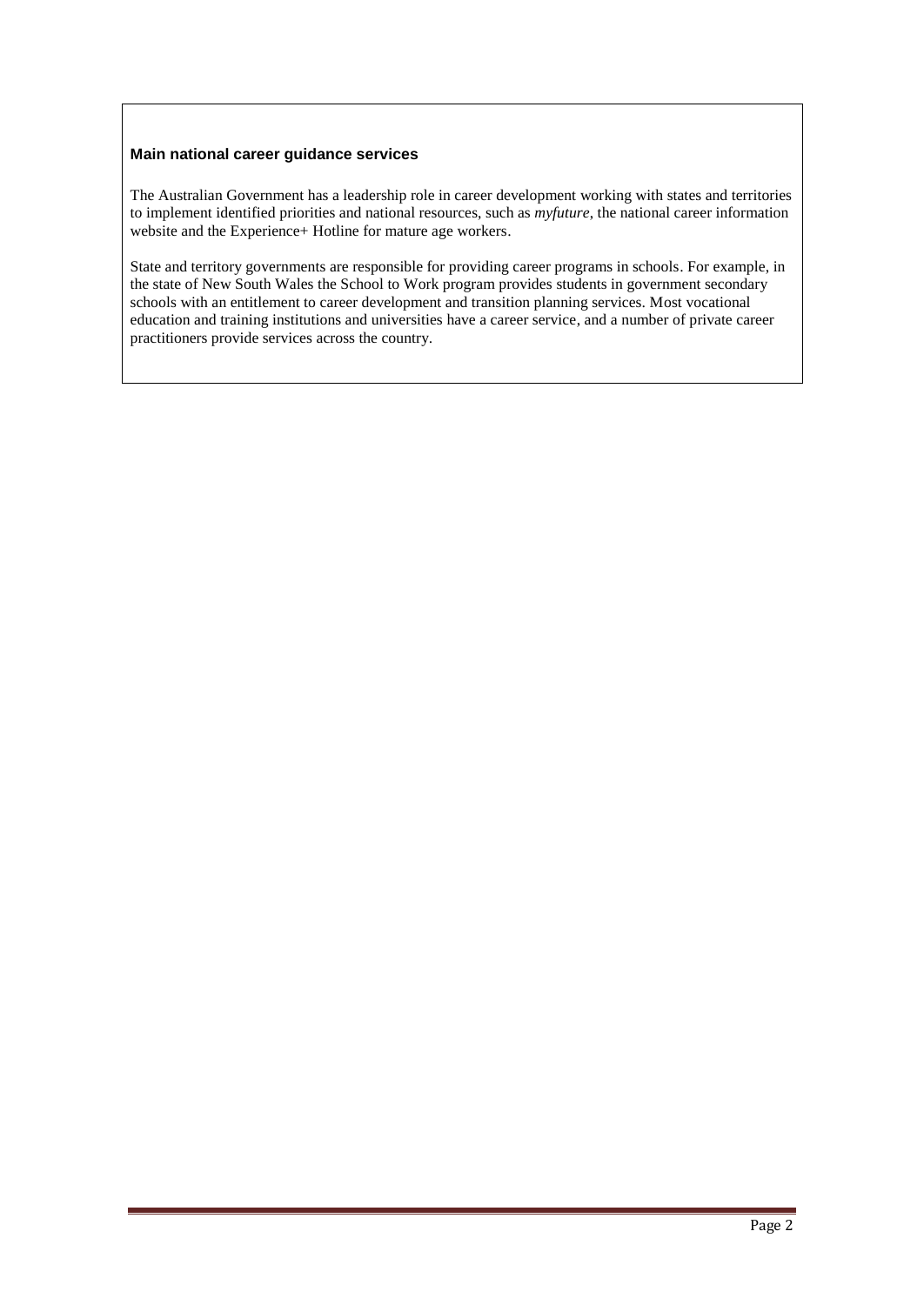| Section 2                                                                                                                                                                                                                                                                                                                                                                                                                                                                                                                                                                                                                                                                                                                           |  | Taking each of the four general symposium themes (see below), describe<br>the two greatest strengths and two greatest weaknesses relating to each                                                                                                                                                                                                                                                                                                                                                                                                                                                                                                                                                                           |  |
|-------------------------------------------------------------------------------------------------------------------------------------------------------------------------------------------------------------------------------------------------------------------------------------------------------------------------------------------------------------------------------------------------------------------------------------------------------------------------------------------------------------------------------------------------------------------------------------------------------------------------------------------------------------------------------------------------------------------------------------|--|-----------------------------------------------------------------------------------------------------------------------------------------------------------------------------------------------------------------------------------------------------------------------------------------------------------------------------------------------------------------------------------------------------------------------------------------------------------------------------------------------------------------------------------------------------------------------------------------------------------------------------------------------------------------------------------------------------------------------------|--|
| theme in your country<br>career guidance policies                                                                                                                                                                                                                                                                                                                                                                                                                                                                                                                                                                                                                                                                                   |  | Theme 1: Political, economic and social changes and the changing role of career guidance and                                                                                                                                                                                                                                                                                                                                                                                                                                                                                                                                                                                                                                |  |
|                                                                                                                                                                                                                                                                                                                                                                                                                                                                                                                                                                                                                                                                                                                                     |  | Weakness 1                                                                                                                                                                                                                                                                                                                                                                                                                                                                                                                                                                                                                                                                                                                  |  |
| Strength 1<br>The Australian Government and State/Territory<br>Governments are committed to improving career<br>guidance policies at a national level and<br>state/territory levels particularly through the<br>Melbourne Declaration on Educational Goals for<br>Young Australians and the National Partnership<br>on Youth Attainment and Transitions.<br>The South Australian Certificate of Education has<br>re-focused the attention of educators on career<br>development through improved vocational<br>education and training pathways and personal<br>learning plans.<br>Victoria also provides a broad range of education<br>and training options and career development<br>support for young people.                     |  | Australia consists of eight States and Territories<br>therefore a national agreement and national consistency<br>must involve many different portfolios across each state<br>and territory and a shared understanding of the benefits<br>of strong career development practice.<br>Although policy intentions may be clear, often the<br>implementation of these policies is not achieved in a<br>systemic way across the eight states and territories.<br>The career development agenda is integral to many<br>sectors and government policies. However current<br>government infrastructure separates policy agendas for<br>employment, vocational education and training, higher<br>education and schools.               |  |
| Strength <sub>2</sub>                                                                                                                                                                                                                                                                                                                                                                                                                                                                                                                                                                                                                                                                                                               |  | Weakness <sub>2</sub>                                                                                                                                                                                                                                                                                                                                                                                                                                                                                                                                                                                                                                                                                                       |  |
| The Australian Government in consultation with<br>key stakeholders is currently developing a<br>National Career Development Strategy to inform<br>future policy and practice.<br>This process included analysis of current career<br>development service provision, the role of<br>business, governance, use of technology, and<br>professionalisation of the career industry.<br>Existing gaps have been assessed in order to<br>develop a national strategy that:<br>builds on the current landscape and improves<br>career development for young people aged 5-<br>24<br>links reforms, and<br>influences future policy development in<br>areas of importance such as productivity,<br>social justice and workforce development. |  | Australia is not currently using emerging technology to<br>cater for the variety of client demographics. Current and<br>emerging technologies including social networking via<br>facebook, twitter, sms, coupled with messenger<br>functionalities for web chatting and instant messaging,<br>are underutilised in the current career development<br>landscape.<br>Clients seeking career development services include<br>long term unemployed, adults not in education, rural<br>and remote Australians, people with disabilities and<br>culturally and linguistically diverse/refugee<br>communities. These diverse groups would benefit from<br>emerging technology and access to quality career<br>development support. |  |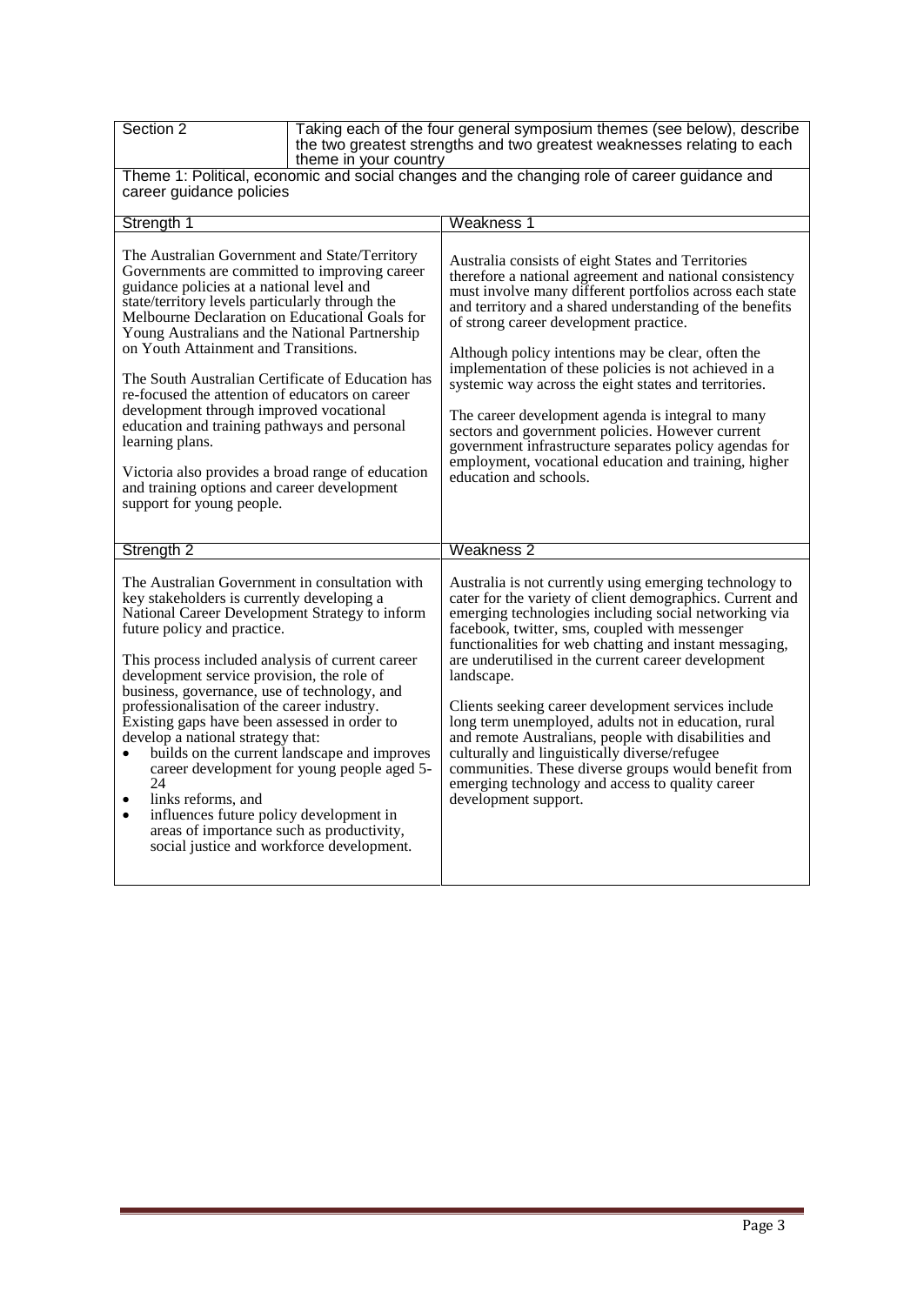Theme 2: Lifelong guidance policy as a part of integrated human resource development policies – challenges and opportunities

| Strength 1                                                                                                                                                                                                                                                                                                                                                                                                                                                                                                                                                                                                                                                                                                                                                                                           | Weakness 1                                                                                                                                                                                                                                                                                                                                                                                                                                                                                                                                                                                                                  |
|------------------------------------------------------------------------------------------------------------------------------------------------------------------------------------------------------------------------------------------------------------------------------------------------------------------------------------------------------------------------------------------------------------------------------------------------------------------------------------------------------------------------------------------------------------------------------------------------------------------------------------------------------------------------------------------------------------------------------------------------------------------------------------------------------|-----------------------------------------------------------------------------------------------------------------------------------------------------------------------------------------------------------------------------------------------------------------------------------------------------------------------------------------------------------------------------------------------------------------------------------------------------------------------------------------------------------------------------------------------------------------------------------------------------------------------------|
|                                                                                                                                                                                                                                                                                                                                                                                                                                                                                                                                                                                                                                                                                                                                                                                                      |                                                                                                                                                                                                                                                                                                                                                                                                                                                                                                                                                                                                                             |
| Business and industry are beginning to recognise<br>the value of workforce development and how<br>with strong career development long term<br>rewards translate into future growth and<br>prosperity of individual organisations and the<br>economy as a whole.<br>Skills Australia is an independent statutory body,<br>providing advice to the Minister for Tertiary<br>Education, Skills, Jobs and Workplace Relations<br>on Australia's current, emerging and future<br>workforce skills needs and workforce<br>development needs.<br>Following Victoria, other states are beginning to<br>implement reforms to their vocational education<br>and training systems including elements such as a<br>student entitlement, greater contestability for<br>funding and a demand driven funding model. | There is no framework to support the business sector to<br>develop strategic long-term human resource policies.<br>Small to medium enterprises have a limited knowledge<br>of the relevance and importance of career development<br>to the overall achievement of their businesses.<br>Strategic workforce planning for staff, providing better<br>support and career guidance is lacking. The diversity<br>and competitiveness of the private sector mitigates<br>against staff development strategies across workplaces.<br>Workplaces can range from excellent to non-existent in<br>their career development practices. |
|                                                                                                                                                                                                                                                                                                                                                                                                                                                                                                                                                                                                                                                                                                                                                                                                      |                                                                                                                                                                                                                                                                                                                                                                                                                                                                                                                                                                                                                             |
|                                                                                                                                                                                                                                                                                                                                                                                                                                                                                                                                                                                                                                                                                                                                                                                                      |                                                                                                                                                                                                                                                                                                                                                                                                                                                                                                                                                                                                                             |
| Strength <sub>2</sub>                                                                                                                                                                                                                                                                                                                                                                                                                                                                                                                                                                                                                                                                                                                                                                                | Weakness <sub>2</sub>                                                                                                                                                                                                                                                                                                                                                                                                                                                                                                                                                                                                       |
| The development of various career development<br>frameworks that can be flexibly implemented has<br>assisted communities at a local level to make the<br>connection between career development and<br>employability, e.g., the state of Victoria<br>acknowledging young people as the future<br>workforce.                                                                                                                                                                                                                                                                                                                                                                                                                                                                                           | There is no national mandated strategic approach to<br>career development service delivery in the employment,<br>university, vocational education and training, and school<br>sectors.<br>Consequently not all people have access to quality<br>career development services.                                                                                                                                                                                                                                                                                                                                                |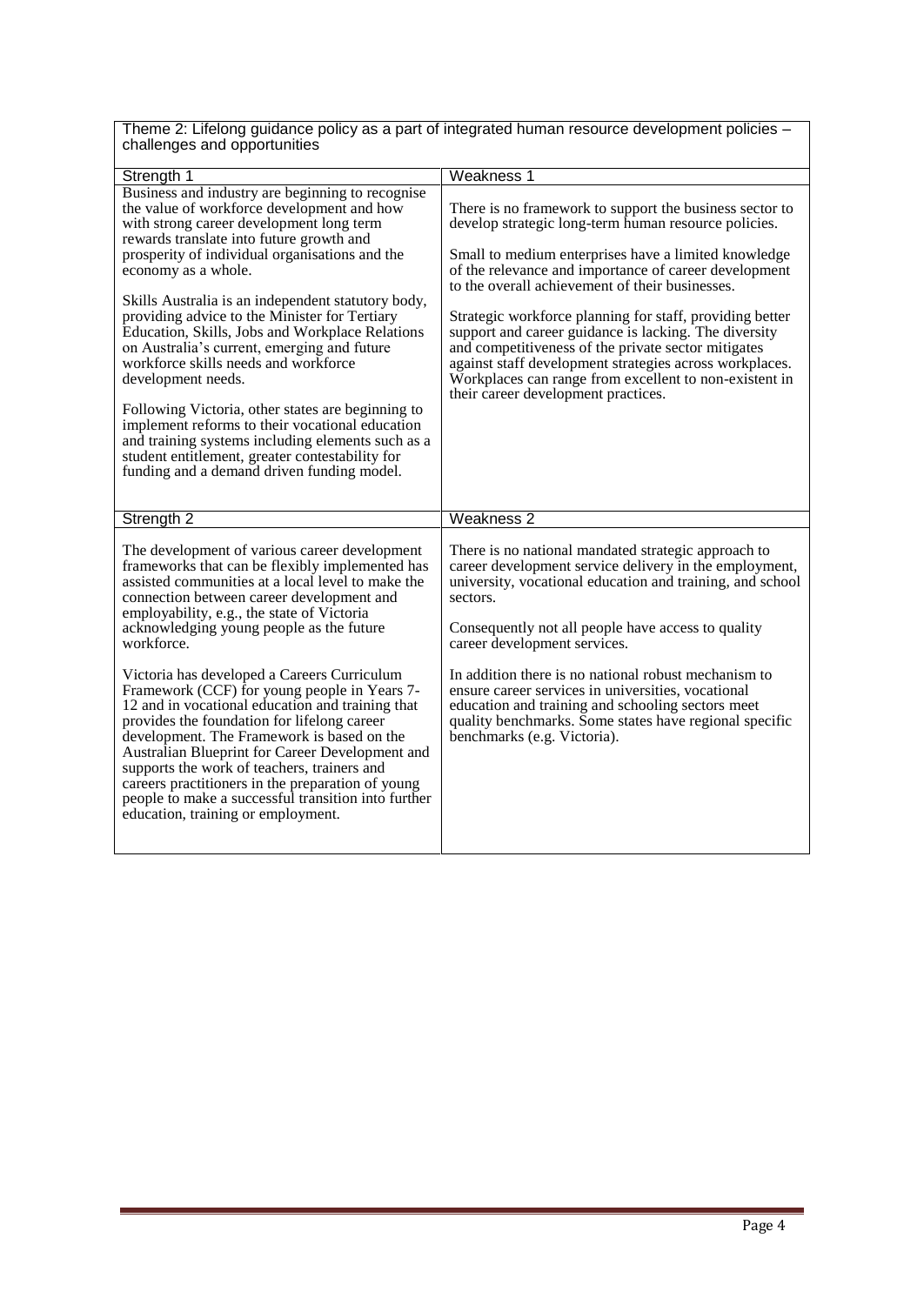| Theme 3: The changing world and the changing role of career guidance - skills and competencies |  |
|------------------------------------------------------------------------------------------------|--|
| for lifelong guidance practitioners                                                            |  |

 $\overline{\Gamma}$ 

| Strength 1                                                                                                                                                                                                                                                                                                                                                                                                                                                                                                                                                                                                                                                                                                                        | <b>Weakness 1</b>                                                                                                                                                                                                                                                                                                                                                                                                                                                                                                                                                                                                                                                                                                                                                                                                     |
|-----------------------------------------------------------------------------------------------------------------------------------------------------------------------------------------------------------------------------------------------------------------------------------------------------------------------------------------------------------------------------------------------------------------------------------------------------------------------------------------------------------------------------------------------------------------------------------------------------------------------------------------------------------------------------------------------------------------------------------|-----------------------------------------------------------------------------------------------------------------------------------------------------------------------------------------------------------------------------------------------------------------------------------------------------------------------------------------------------------------------------------------------------------------------------------------------------------------------------------------------------------------------------------------------------------------------------------------------------------------------------------------------------------------------------------------------------------------------------------------------------------------------------------------------------------------------|
| The Australian Government Department of<br>Education, Employment and Workplace<br>Relations funded the development of national<br>standards for career practitioners through the<br>Career Industry Council of Australia (CICA),<br>which will be in place by 1 January 2012. This<br>has provided the impetus for the career<br>development industry to professionalise its<br>workforce.                                                                                                                                                                                                                                                                                                                                        | Although the Australian Government funded the<br>professional standards, this has not translated into<br>workforce development of the career industry and<br>regulation/legislation of the qualifications of<br>practitioners (e.g., issues with paraprofessionals and<br>lack of qualifications). Some professions, e.g.,<br>psychology, have a registration process that is<br>independent of professional associations. A similar<br>process may be an option for future consideration.<br>There is also a need for a mechanism to continually<br>inspire an increased professionalisation of the industry.<br>This mechanism may require further refinement and<br>continuous improvement of the standards with a<br>particular focus on the diversity and specialisation of<br>roles within the career industry. |
| Strength 2                                                                                                                                                                                                                                                                                                                                                                                                                                                                                                                                                                                                                                                                                                                        | Weakness <sub>2</sub>                                                                                                                                                                                                                                                                                                                                                                                                                                                                                                                                                                                                                                                                                                                                                                                                 |
| In some states additional support for<br>improvements across sectors have been provided<br>to communities by tailoring career development<br>at a local level.<br>Victoria is enhancing the capacity of career<br>practitioners to deliver effective career<br>development to young people in schools,<br>vocational education and training through study<br>grants for the Graduate Certificate in Career<br>Development and the support of Regional Career<br>Development Officers.<br>In Western Australia, 14 Workforce<br>Development Centres provide free career advice<br>and training information via multiple delivery<br>channels, including walk in, face to face delivery,<br>telephone services and online services. | Due to the broad scope of the career development<br>industry there are issues around specialisation<br>requirements of practitioners particularly to tailor<br>services for key cohorts and improve access to services<br>for these cohorts e.g. rural and remote, indigenous,<br>adults not in education, culturally and linguistically<br>diverse/refugee, early intervention, special<br>needs/disabilities, and long term unemployed.<br>Furthermore there is a lack of clarity around the specific<br>needs of these cohorts.                                                                                                                                                                                                                                                                                    |
|                                                                                                                                                                                                                                                                                                                                                                                                                                                                                                                                                                                                                                                                                                                                   |                                                                                                                                                                                                                                                                                                                                                                                                                                                                                                                                                                                                                                                                                                                                                                                                                       |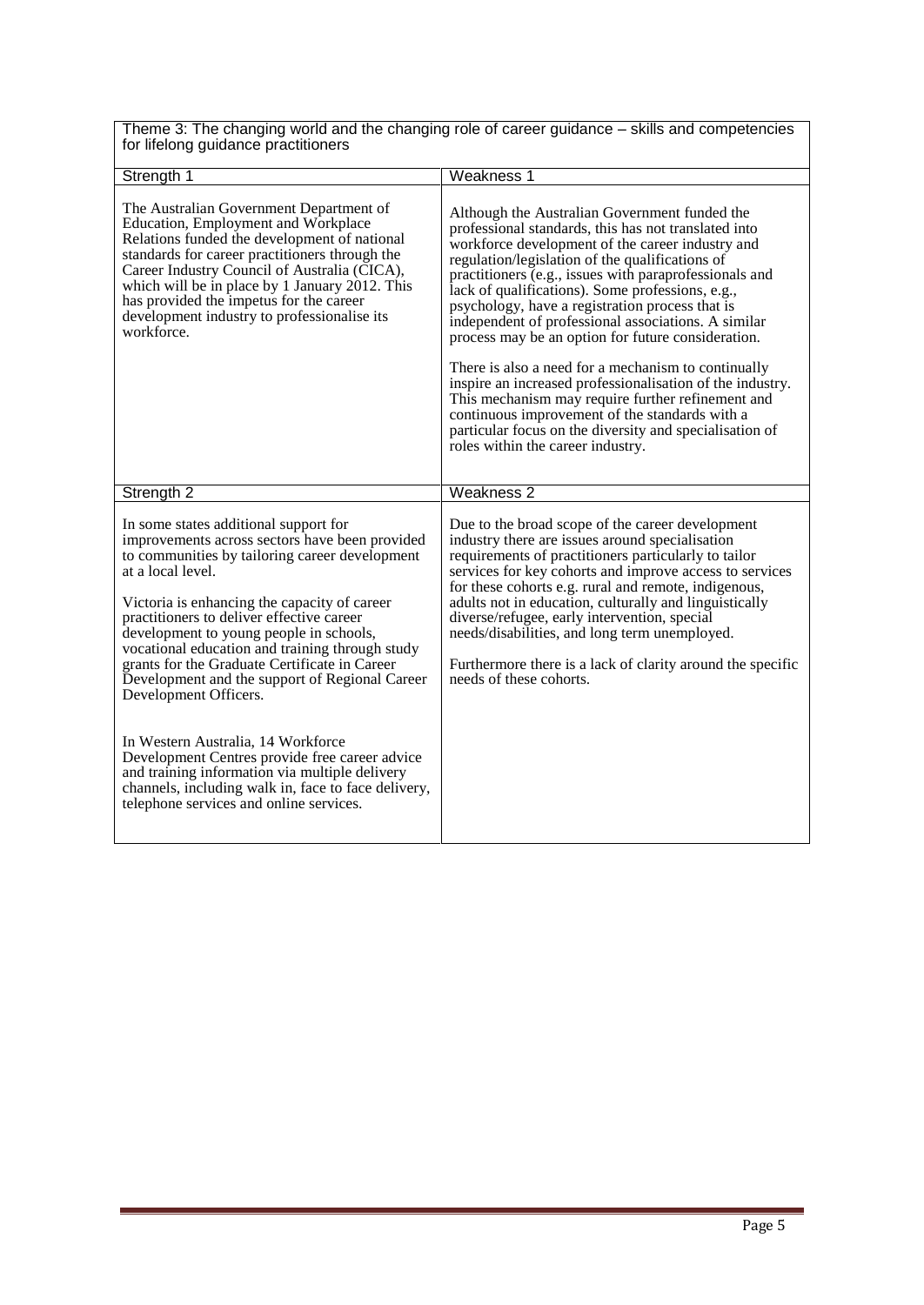| Theme 4: Evidence-based practice; evidence-based policies                                                                                                                                                                                                                                                                                                                                                                                                                                                                                                                                                                                                                                                                                                                                             |                                                                                                                                                                                                                                                                                                                                                                                                                                                                                                                                                                                                                                                               |
|-------------------------------------------------------------------------------------------------------------------------------------------------------------------------------------------------------------------------------------------------------------------------------------------------------------------------------------------------------------------------------------------------------------------------------------------------------------------------------------------------------------------------------------------------------------------------------------------------------------------------------------------------------------------------------------------------------------------------------------------------------------------------------------------------------|---------------------------------------------------------------------------------------------------------------------------------------------------------------------------------------------------------------------------------------------------------------------------------------------------------------------------------------------------------------------------------------------------------------------------------------------------------------------------------------------------------------------------------------------------------------------------------------------------------------------------------------------------------------|
| Strength 1                                                                                                                                                                                                                                                                                                                                                                                                                                                                                                                                                                                                                                                                                                                                                                                            | Weakness 1                                                                                                                                                                                                                                                                                                                                                                                                                                                                                                                                                                                                                                                    |
| There is a research base in the education sector in<br>Australia that has led to an Australian<br>Government commitment to much needed<br>infrastructure to support lifelong guidance, e.g.,<br>myfuture, the Australian Blueprint for Career<br>Development, a range of government programs<br>targeting transition from school and older<br>workers.<br>Similar research bases in the states and territories<br>have influenced their career development<br>initiatives.                                                                                                                                                                                                                                                                                                                            | Existing research is fragmented and has not focused on<br>policy issues that will inform future directions for the<br>career development agenda in Australia. Some research<br>has focused on youth and higher education with limited<br>research on the workforce or a lifelong agenda.<br>There has been little research that examines potential<br>synergies between career development research and<br>research in other fields, e.g. labour market research.                                                                                                                                                                                             |
| Strength <sub>2</sub>                                                                                                                                                                                                                                                                                                                                                                                                                                                                                                                                                                                                                                                                                                                                                                                 | Weakness <sub>2</sub>                                                                                                                                                                                                                                                                                                                                                                                                                                                                                                                                                                                                                                         |
| There is a general recognition of the importance<br>of evidence-based policies and the use of<br>technology to facilitate sharing of information.<br>Evidence-based research that supports policy<br>development is critical particularly with federal<br>and state and territory governments having a<br>focus on young people, for example with the<br>social inclusion and productivity agendas over<br>the last few years.<br>The National Career Development Strategy<br>research project has focused on gathering<br>evidence to guide the development of a national<br>approach to career development. The evidence<br>has looked at the role of technology; the career<br>needs and wants of young people aged 5-24<br>years; their parents; career practitioners; teachers<br>and employers. | Current research has not informed<br>solutions/improvements to practice given the academic<br>nature of the research and the area of research. Career<br>research is largely dependent on individual researchers<br>and follows their specific and often narrow area of<br>interest.<br>There is a great need in Australia for:<br>a) synthesis of the research to inform policy and practice<br>b) the identification of substantiated gaps to enable<br>specific targeted research to be commissioned<br>c) action based research to include career practitioners<br>d) a process that ensures research is accessible in a<br>useful and user friendly way. |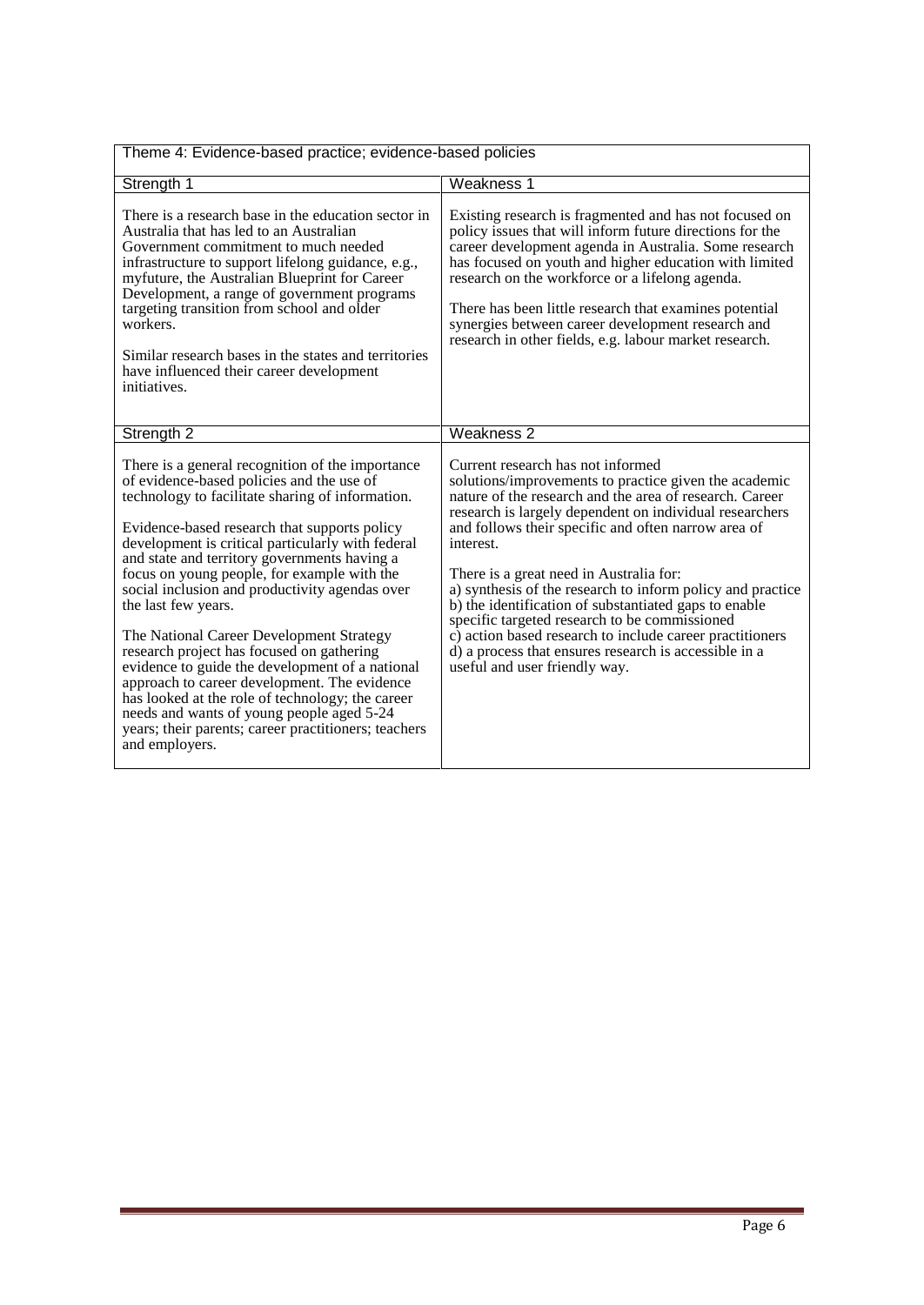|                                                                                                                                    | Looking at the themes, prioritise them according to |
|------------------------------------------------------------------------------------------------------------------------------------|-----------------------------------------------------|
| Section 3                                                                                                                          | the most important ones for your country team to    |
|                                                                                                                                    | explore further and learn about at the symposium.   |
|                                                                                                                                    | $(1=$ most important $-4=$ least important)         |
| Political, economic and social changes<br>and the changing role of career guidance<br>and career guidance policies                 |                                                     |
| Lifelong guidance policy as a part of<br>integrated human resource development<br>policies – challenges and opportunities          | 3                                                   |
| The changing world and the changing role<br>of career guidance - skills and<br>competencies for lifelong guidance<br>practitioners | 4                                                   |
| Evidence-based practice; evidence-based<br>policies                                                                                | 2                                                   |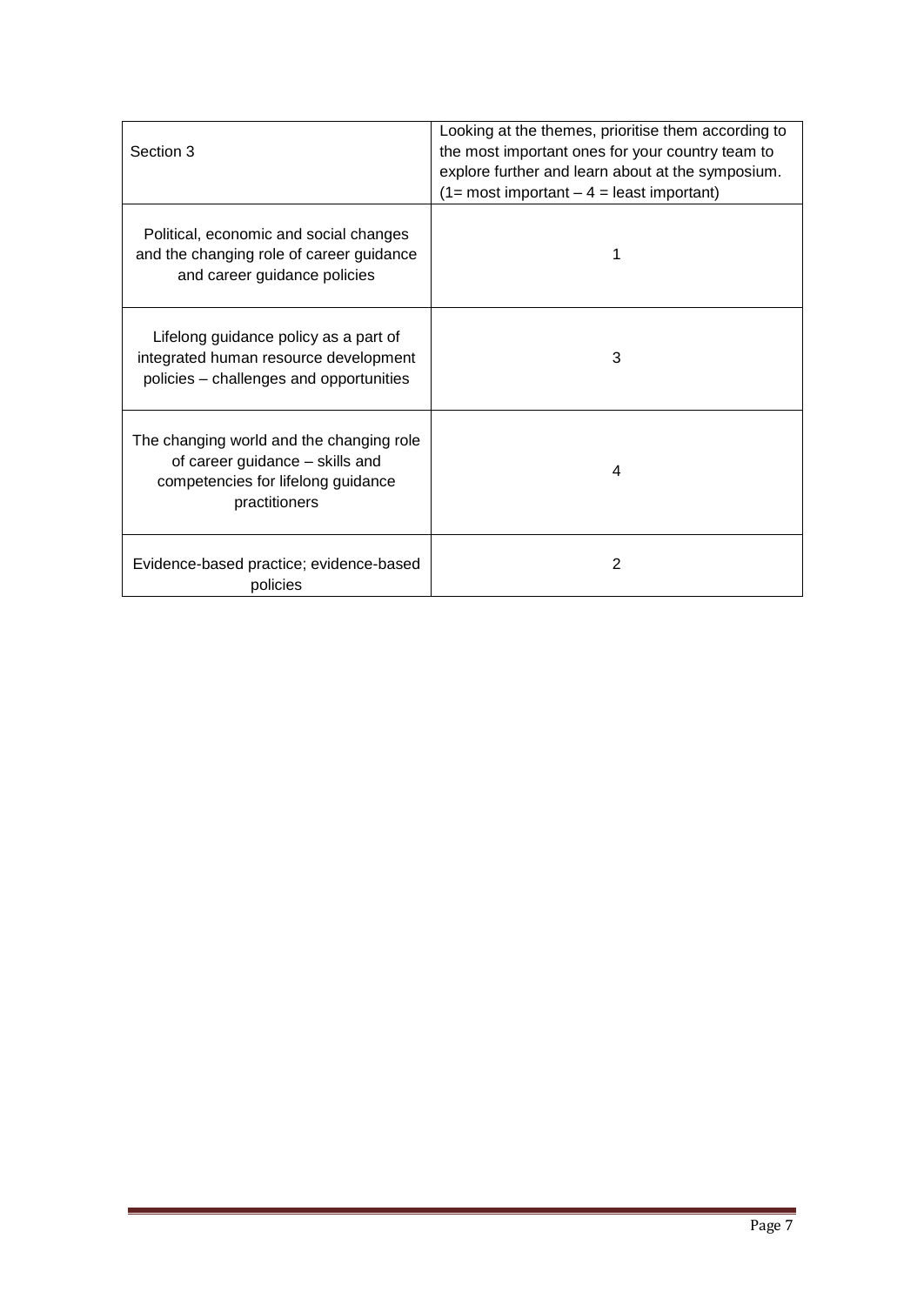| Section 4               | Thinking about the themes, describe up to three high-level key public policy<br>and/or practice initiatives currently being advanced or considered in your<br>country.                                                                                                                                                                                                                                                                                                                                                                                                                                                                                                                                                              |
|-------------------------|-------------------------------------------------------------------------------------------------------------------------------------------------------------------------------------------------------------------------------------------------------------------------------------------------------------------------------------------------------------------------------------------------------------------------------------------------------------------------------------------------------------------------------------------------------------------------------------------------------------------------------------------------------------------------------------------------------------------------------------|
|                         | High-level key public policy/practice initiative 1                                                                                                                                                                                                                                                                                                                                                                                                                                                                                                                                                                                                                                                                                  |
|                         | Under the National Partnership on Youth Attainment and Transitions, the Australian Government<br>Department of Education, Employment and Workplace Relations is developing a National Career<br>Development Strategy to provide improved and strategic career development support to all young<br>Australians (aged 5-24 years). Guiding the formulation of the Strategy is a Research Project due for<br>completion in October 2011, that will provide an evidence base for the most effective national approach.<br>The Strategy is anticipated to identify/address: existing gaps in service provision, use of technology, social<br>inclusion, equity of access, quality of implementation, and evidence and governance issues. |
|                         | Linked most closely to Themes 1 and 4.                                                                                                                                                                                                                                                                                                                                                                                                                                                                                                                                                                                                                                                                                              |
|                         | High-level key public policy/practice initiative 2                                                                                                                                                                                                                                                                                                                                                                                                                                                                                                                                                                                                                                                                                  |
| VIC example             |                                                                                                                                                                                                                                                                                                                                                                                                                                                                                                                                                                                                                                                                                                                                     |
|                         | In Victoria Regional Career Development Officers (RCDOs) and Local Learning and Employment<br>Networks (LLENs) are improving career development at a local level.                                                                                                                                                                                                                                                                                                                                                                                                                                                                                                                                                                   |
|                         | An RCDO is employed in each of the nine Department of Education and Early Childhood regional offices<br>to support all education and training providers to drive system and service improvements and increase the<br>capacity of careers practitioners to deliver improved career development services to young people in the<br>long term, including through the Careers Curriculum Framework implementation.                                                                                                                                                                                                                                                                                                                      |
|                         | Victoria has also encouraged not only a whole-school approach to career development but also emphasises<br>the critical importance of parental and community engagement and the support of networks such as the 31<br>Local Learning and Employment Networks to support the career development of young people.                                                                                                                                                                                                                                                                                                                                                                                                                     |
|                         | Linked most closely to Theme 3.                                                                                                                                                                                                                                                                                                                                                                                                                                                                                                                                                                                                                                                                                                     |
|                         | High-level key public policy/practice initiative 3                                                                                                                                                                                                                                                                                                                                                                                                                                                                                                                                                                                                                                                                                  |
| Industry example - CDAA |                                                                                                                                                                                                                                                                                                                                                                                                                                                                                                                                                                                                                                                                                                                                     |
| workforce.              | Workforce development of the profession – The National Standards for Career Development Practitioners<br>have resulted in the development of policies and processes that guide the quality of educational<br>qualifications for professional status through an endorsement process including mandated Continuing<br>Professional Development of practitioners. These Standards will be in place by 1 January 2012 by<br>professional associations and provide the foundation for the development of the career guidance                                                                                                                                                                                                             |
|                         | The Career Development Association of Australia is undertaking further workforce development<br>initiatives in building leadership development, partnerships with employer and industry bodies and<br>improving specialist capability of practitioners to work with groups including indigenous people.                                                                                                                                                                                                                                                                                                                                                                                                                             |
|                         | Linked most closely to Theme 3.                                                                                                                                                                                                                                                                                                                                                                                                                                                                                                                                                                                                                                                                                                     |
|                         |                                                                                                                                                                                                                                                                                                                                                                                                                                                                                                                                                                                                                                                                                                                                     |
|                         |                                                                                                                                                                                                                                                                                                                                                                                                                                                                                                                                                                                                                                                                                                                                     |
|                         |                                                                                                                                                                                                                                                                                                                                                                                                                                                                                                                                                                                                                                                                                                                                     |
|                         |                                                                                                                                                                                                                                                                                                                                                                                                                                                                                                                                                                                                                                                                                                                                     |
|                         |                                                                                                                                                                                                                                                                                                                                                                                                                                                                                                                                                                                                                                                                                                                                     |